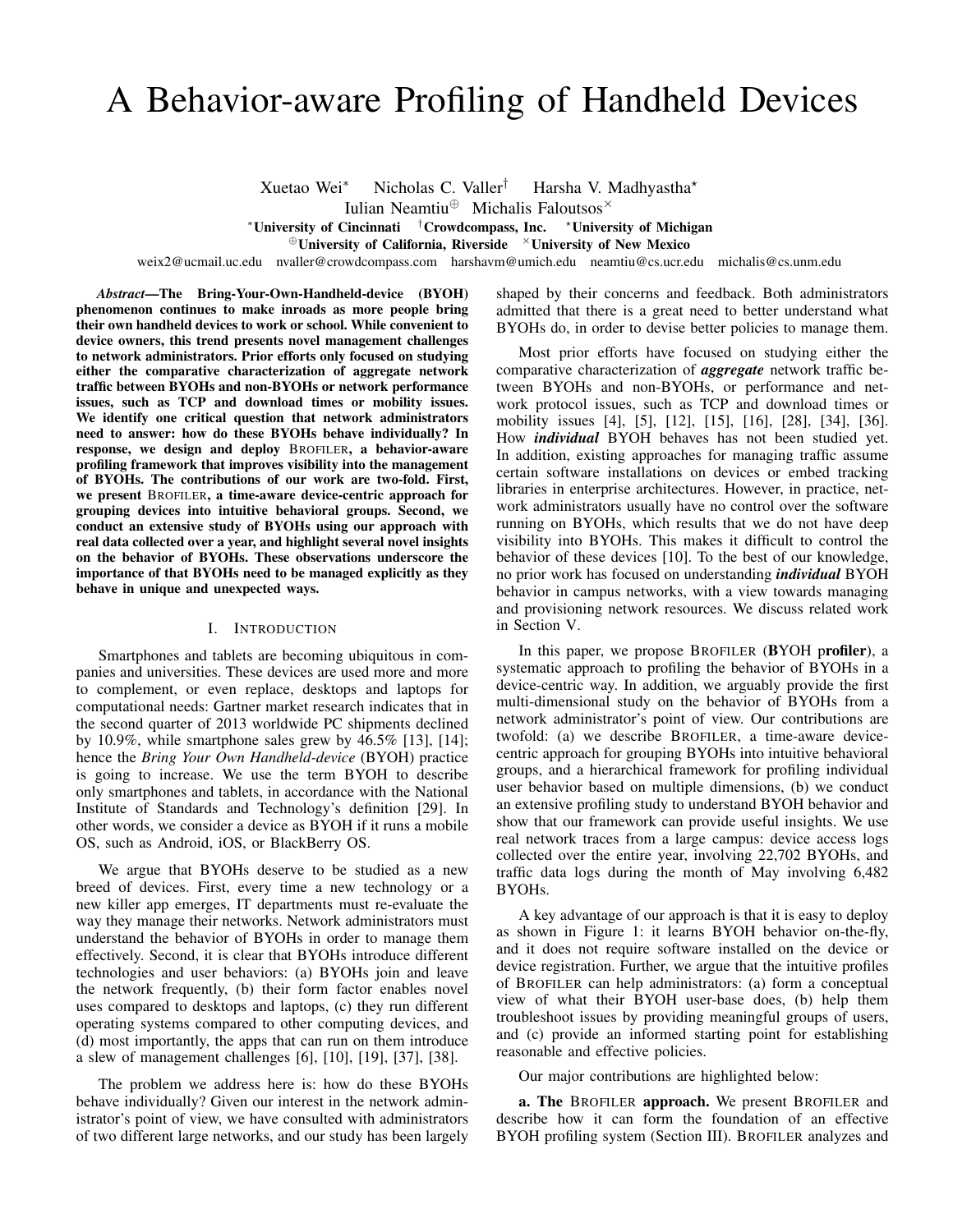| <b>Device Type</b>   | Count  | Percentage |
|----------------------|--------|------------|
| <b>BYOHs</b>         | 22,702 | 43.2%      |
| Android              | 10,756 | 47.4%      |
| iOS                  | 11,328 | 50%        |
| <b>BlackBerry OS</b> | 618    | 2.6%       |
| non-BYOHs            | 29.861 | 56.8%      |

TABLE I. DISTRIBUTION OF DEVICES IN DATASET DHCP-366.

profiles BYOHs across multiple dimensions, and we show how it can help us identify groups of users with interesting behaviors. For example, nearly half of the BYOHs are "mobile zombies", which acquire IP addresses without transferring any data over the campus network because they cannot advance past a captive portal. This behavior wastes resources, because zombies claim an address and possibly hit the captive portal log-in page, but never successfully log-in. Furthermore, a group of more than 32% of these mobile zombies (discussed in Section IV-D) appear *only one day* in the month of observation, which indicates ephemeral visitors with no impact on the network other than occupying an IP address; we refer to these as vagabonds.

b. An extensive profiling study. Using our approach, we conduct an extensive profiling study using real traces (in Section IV). We identify many unexpected behaviors and interesting groups of users. For example, we find that 68% of BYOHs do not conform to DHCP protocol specifications (reportedly due to a software bug [1]). Among the BYOHs that produce traffic, 94% of them generate less than 100MB in a month. At the same time, only 6% of BYOHs generate 82% of the total BYOH traffic.

# II. DATASETS AND INITIAL STATISTICS

Our study is based on two datasets collected at a monitoring point inside a large, educational, campus network. One dataset, denoted DHCP $-366$ ,<sup>1</sup> consists of the campus WLAN's yearlong DHCP logs from January to December. Another dataset (denoted as Traffic-May) is network flow-level traffic for BYOHs during the month of May, which is obtained as follows. First, WLAN traffic is filtered by the WLAN IP address pool. We then identified those IP addresses associated with BYOHs from DHCP logs during the month May (we use DHCP-May to denote the DHCP logs from the month May). For each BYOH, we use the mapping between its IP addresses and MAC address to identify the network traffic flows associated with the device in the flow-level traffic dataset. In total, our year-long DHCP dataset (DHCP-366) comprises 22,702 BYOHs and 29,861 non-BYOHs. The month-long BYOHs' traffic dataset (Traffic-May) comprises 6,482 BYOHs.

BYOH vs. non-BYOH. We identified BYOHs by examining the device's operating system keywords and MAC address as captured by the DHCP log file. First, we extracted each device's manufacturer; the MAC address contains an OUI (Organizationally Unique Identifier) which identifies the manufacturer [18]. Next, we use the operating system and manufacturer information to distinguish between BYOH and non-BYOHs. We identify BYOHs based on keywords (e.g., Android, iPad, iPhone, or BlackBerry) in their operating system name [17], [18]. Table I shows the number of devices



Fig. 1. Deployment of BROFILER.

in each category in the dataset DHCP-366. Note that BYOHs represent 43.2% of WLAN-using devices during one year, thus constituting a significant presence on the campus network.

Mobile platforms. We observe three mobile platforms in our DHCP-366 dataset: Android, iOS, and BlackBerry. As expected, Android and iOS are dominant and together, they account for roughly 97.4% of BYOHs.

#### III. BROFILER: SYSTEMATIC PROFILING

We propose a systematic approach to profile BYOHs based on their behavioral patterns. The goal is to develop a classification that is: *intuitive* and *useful*, so that network administrators can monitor, manage, and reason about groups of BYOHs. Our framework focuses on profiling user behavior based on multiple dimensions such as frequency of appearance, data usage, and IP requests.

We first present our classification approach using three dimensions, and then we combine multiple dimensions.

a. Data plane. In this dimension, we profile devices based on the traffic that they generate. Clearly, there are many different aspects and properties of traffic; in this work, we focus on traffic intensity. First, we determine whether the BYOH has any network traffic. Note that we define network traffic as the traffic that goes over the institution's network, not over the mobile wireless carrier.

We define two categories of BYOHs: (a) Zero traffic BYOHs or mobile zombies, that do not generate any network traffic, and (b) Non-zero traffic BYOHs, that generate traffic. Later, we show how we further study traffic behavior based on traffic intensity. In our dataset, there are 3,040 zero traffic BYOHs and 3,442 non-zero traffic BYOHs. We present the details in Section IV-B.

b. Temporal behavior. In this dimension, we profile devices based on temporal behavior, focusing on device appearance frequency on the campus network. A human-centric way to define frequency is by counting how many distinct weeks the device appeared on campus. The intuition is that regular employees and diligent people appear every week

<sup>&</sup>lt;sup>1</sup>The 366 stands for the days of a leap year.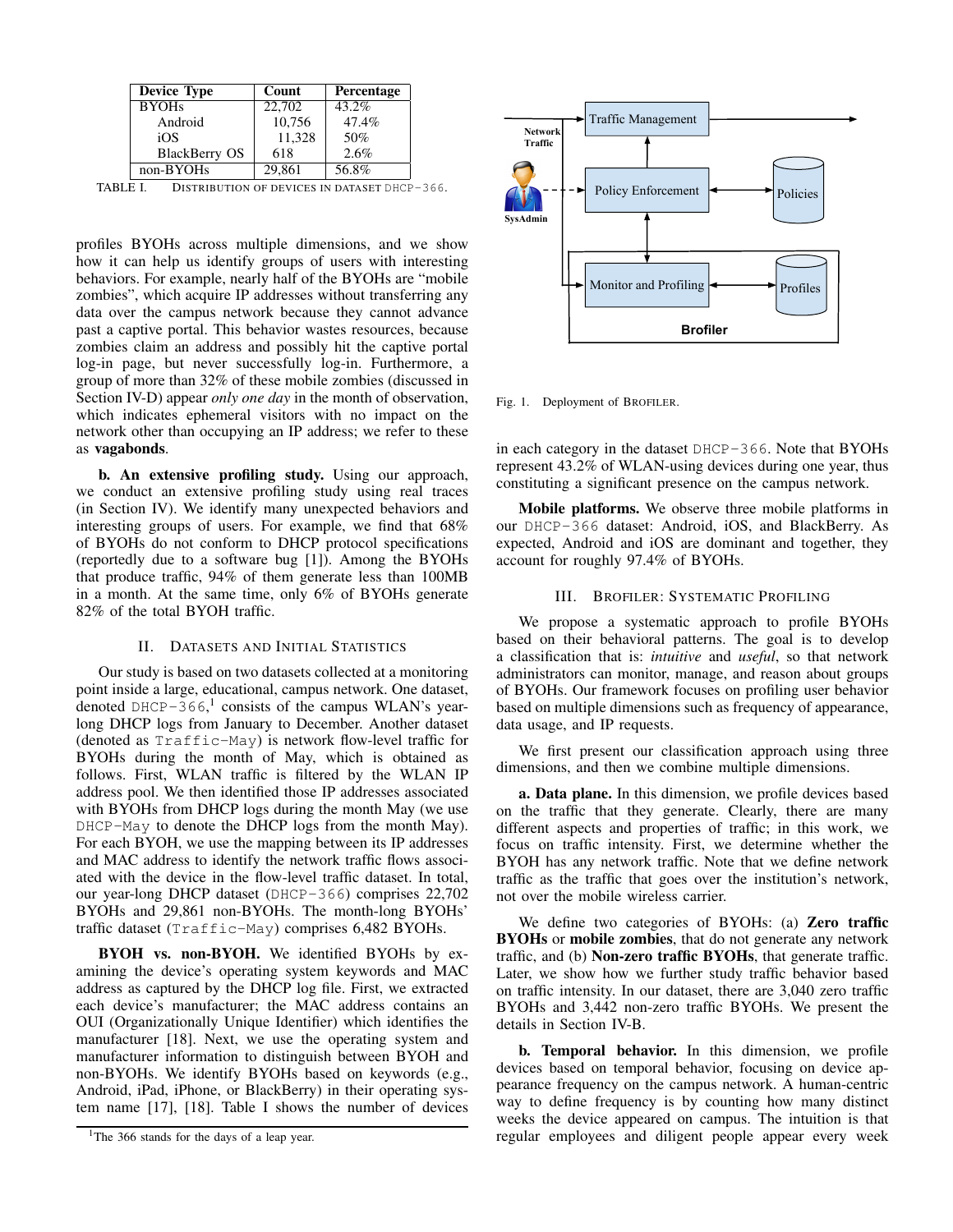on the campus network. Clearly, profiling criteria depend on the context and nature of the network, e.g., campus versus enterprise or a government network. Here, we use the datasets DHCP-May and Traffic-May. Note that the month May began on a Monday and spanned five weeks, labeled as follows: Week 1 (May 1 to May 5), Week 2 (May 6 to May 12), Week 3 (May 13 to May 19), Week 4 (May 20 to May 26), and Week 5 (May 27 to May 31).

We define the following terms. If a BYOH appears in at least four of the five weeks, we label it as REG (short for regular). Otherwise, we label the BYOH as NRE (short for non-regular). This applies to both zero and non-zero traffic BYOHs. We present the details in Section IV-C.

c. Protocol and Control plane. This dimension captures the operational properties of every BYOH. There are many interesting aspects such as the OS it runs, whether it conforms to protocol specifications, and whether it could pose security concerns, e.g., using encryption. In this work, we mostly focus on: (a) the behavior of the BYOH from a DHCP point of view, i.e., how it behaves in terms of acquiring an IP address, and (b) the use of encryption in terms of HTTPS. We present details in Section IV-A.

d. Multi-dimensional grouping using the H-M-L model. We propose a profiling framework using an H-M-L model, which groups devices based on intensity measures across different dimensions using three levels per dimension: H (High), M (Medium), and L (Low). Though we could use a different number of levels, we have opted for a three-level model because (a) it is more intuitive and thus easier to use, and (b) three levels are statistically suitable for capturing the distribution of the users on the dimensions of interest. Specifically, we used the X-means clustering algorithm [8] on our data to identify the three clusters and derive the thresholds, which correspond to our levels.

Flexibility and customizability. The main point here is to provide an initial framework and showcase its usefulness. Clearly, our framework can be customized and extended. Note that one could consider different or multiple metrics from each dimension and appropriately define thresholds for defining the H-M-L levels. The selection of metrics and thresholds could be dictated by: (a) what the network administrator wants to identify, and (b) the nature of the traffic under scrutiny. For example, in a military setting, devices could be expected to be present every day and a single unjustified absence could be a cause for concern.

The value of an intuitive model. The rationale behind our H-M-L model is that, often, relative and contextualized metrics are more useful than raw performance numbers, depending on the task at hand. For example, reporting that a user generates 100MB of data in a month is more precise, but arguably less useful than knowing that a user belongs to the network's heavy-hitters. We argue that an intuitive model can help administrators form a conceptual picture and then dive deeper into more fine-grained and quantitative analysis, as needed.

# *A. The Utility of our Approach*

To showcase how BROFILER helps us identify interesting groups of users, we use two dimensions: days of appearance



A visualization of BROFILER's classification hierarchy: group designation and number of BYOHs in each group. We use the H-M-L model to further refine the leaves of the tree.

and daily average traffic. Days of appearance is the number of days that each BYOH shows up in the campus network. Daily average traffic is the ratio of total traffic per BYOH during one month over the number of days it shows up. We argue that the metrics and dimensions defined above are sufficient to give interesting results, and help administrators improve or devise new policies.

The classification (groups and number of devices in each group) is shown in Figure 2. We further profile the REG and NRE group devices with the H-M-L model. We present a more detailed discussion and related plots that lead to the observations below in Section IV. Note that we use data from the month of May, where we have both DHCP, DHCP-May, and traffic information, Traffic-May. We now turn to presenting some of the findings enabled by BROFILER.

- 1) In the Traffic-May dataset, nearly half of the BYOHs are mobile zombies, which we define as BYOHs that hold IP addresses without transferring any data through the campus network. Note that the data transferred while interacting with the captive portal does not count; rather we mean no data is transferred after the captive portal exchange.
- 2) We find that 23% of the BYOHs in Traffic-May are vagabonds, a term we use to refer to BYOHs that appear only one day during that month. Vagabonds is a sub-category of non-regular BYOHs, that we defined earlier.
- 3) We found that 3% of non-zero traffic BYOHs show low frequency of appearance and high traffic (denoted as LH), which is an uncommon behavior. We investigated this further and found the cause to be the use of video and streaming.
- 4) 26% of the mobile zombies appear frequently, each for more than 10 days in a month. This group unnecessarily and repeatedly occupies IP addresses, and should be managed accordingly.
- 5) We identify a group with high frequency of appearance during the month and low traffic (denoted as HL in our H-M-L classification), which accounts for 4% of non-zero traffic BYOHs.

# IV. STUDYING AND PROFILING BYOHS

We use BROFILER as a starting point towards a long-term study on real BYOH traces. We show how BROFILER can help us profile and classify BYOHs, and reveal performance and network management issues. The goal here is to highlight both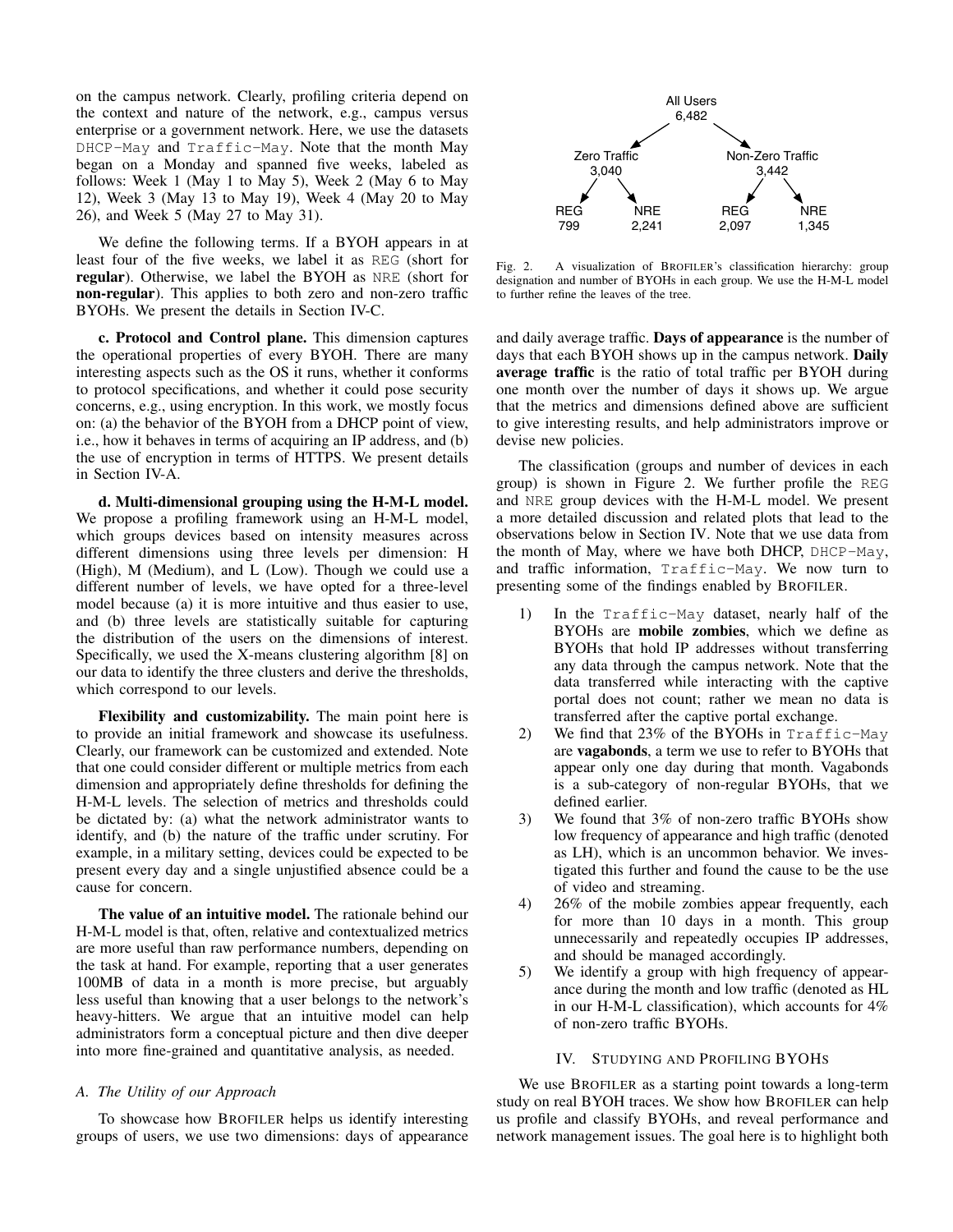the usefulness of our approach, and interesting observations on BYOH behaviors. Even for the rather expected behaviors, such as diurnal pattern and bimodal usage, this is arguably the first study to quantify these behaviors for BYOHs in a systematic and comprehensive way.

Summary of observations. We highlight our results grouped by the four dimensions of our approach.

## a. Protocol and Control Plane.

- 1) 68% of BYOHs misbehave, by not conforming to the DHCP protocol specifications.
- 2) 80.6% of the IP lease requests by BYOHs are nonconforming.
- 3) Most of the web data of BYOHs is not encrypted: less than 15% of web traffic uses HTTPS.

# b. Data Plane.

- 1) Of the BYOHs that produce traffic, 94% generate network traffic of less than 100MB (in a month). However, just 6% of BYOHs generate 82.1% of total BYOHs' traffic.
- 2) Data generation is very bursty, with 70% of BYOHs generating half of their monthly traffic in just one day. Surprisingly, 28.8% of BYOHs are active (sending or receiving traffic) *only one day* during the month.
- 3) 42% of BYOHs talk to internal (campus) servers.

# c. Temporal Behavior.

- 1) BYOHs' patterns of appearance on the network follow weekly and daily patterns.
- 2) Intra-day behaviors of BYOHs are anthropocentric.
- 3) 55% of BYOHs are NRE devices while 45% of devices are REG devices.
- 4) Over 23% of the BYOHs are vagabonds that appear on only one day.

d. Multi-level profiling. The key results were listed in Section III-A.

## *A. Protocol and Control Plane*

There are many interesting aspects in this dimension. Here, we focus on the DHCP operations of BYOHs and the use of encryption.

Non-conforming IP Lease Requests: We examine the DHCP operations between BYOHs and DHCP servers. We find that 68% of BYOHs issue unnecessary IP lease requests; this behavior is largely limited to BYOHs. We define a non-conforming IP lease request as an IP lease request sent by a device which already has an IP address from an earlier, unexpired lease. Note that this process begins with DHCPDISCOVER and it is not the regular IP lease renewal process via DHCPREQUEST. In other words, clients behave as if the IP acquisition process has failed, and they go back to the initial IP discovery phase, as indicated by the DHCPDISCOVER message.

Roughly 80% of IP requests issued by BYOHs are non-conforming. This erratic behavior significantly increases DHCP server workload and overloads the networks' DHCP service. In contrast, we find that non-BYOHs never

| Amazon               | 17.95%   |
|----------------------|----------|
| Facebook             | $13.3\%$ |
| <b>MSN</b>           | $13.3\%$ |
| internal web-servers | 13.2%    |
| Google               | 11.36%   |

TABLE II. TOP 5 HTTPS DOMAINS IN OUR DATA BY PERCENTAGE OF HTTPS TRAFFIC.

issue such requests. Recent anecdotal evidence suggests that software bugs (acknowledged by Google [1]) in BYOHs are responsible for this misbehavior and argues that this erratic behavior is not due to the events of disconnection, reconnection and roaming [1].This observation suggests that network administrators should monitor and diagnose protocol operation behaviors from BYOHs in order to detect malfunctioning devices.

Given the observation above, a question arises naturally: *Are BYOHs making more IP requests because of shorter IP lease times?* We show that this is not the case. BYOHs issue more IP lease requests, although they have longer lease times compared to non-BYOHs. We identify lease times by analyzing the DHCPOFFER and DHCPACK messages, which contain a variety of lease parameters, including IP address lease time. We compute the average IP lease for both types of devices and find that the average IP lease time of non-BYOHs is 28 minutes, whereas that of BYOHs is 2.6 hours. This rules out a short lease time as the cause for the large number of IP lease requests from BYOHs.

Encrypted Traffic: Our study confirms that HTTP traffic dominates BYOH traffic [4], [36]. However, we observe diverse HTTPS/HTTP ratios across BYOHs. We find that roughly 24% of BYOHs have network traffic in which the fraction of traffic that uses HTTPS is over 50%. Surprisingly, some BYOHs have 100% HTTPS traffic. We further investigate the HTTPS domains that BYOHs talk to (Table II). We see that most of the HTTPS traffic is from popular online service providers. This is natural, as traffic to these providers is privacy-sensitive. For example, Amazon provides shopping and cloud services, and maintains personal or business transaction information. Facebook, the popular social networking service, contains private content, such as personal messages and photos. We see that web servers internal to the campus are among the top five web servers in terms of HTTPS traffic volume, with 13.2% of the total HTTPS traffic; these correspond to secure enterprise services, such as financial services, employee credentials, and email. Though we find the percentage of HTTPS traffic to be small, it is not clear that the presence of unencrypted HTTP traffic is necessarily a security risk. To verify this, we need to do an in-depth analysis of the unencrypted traffic, which we could not perform with our current data trace (lack of access to HTTP headers or payload data).

# *B. Data plane*

In this dimension, we focus on the traffic behavior of BYOHs. We first profile and classify the BYOHs by looking at the traffic volume generated by each BYOH, then further look at the traffic dynamics, and whether these BYOHs talk to internal servers and malicious sites.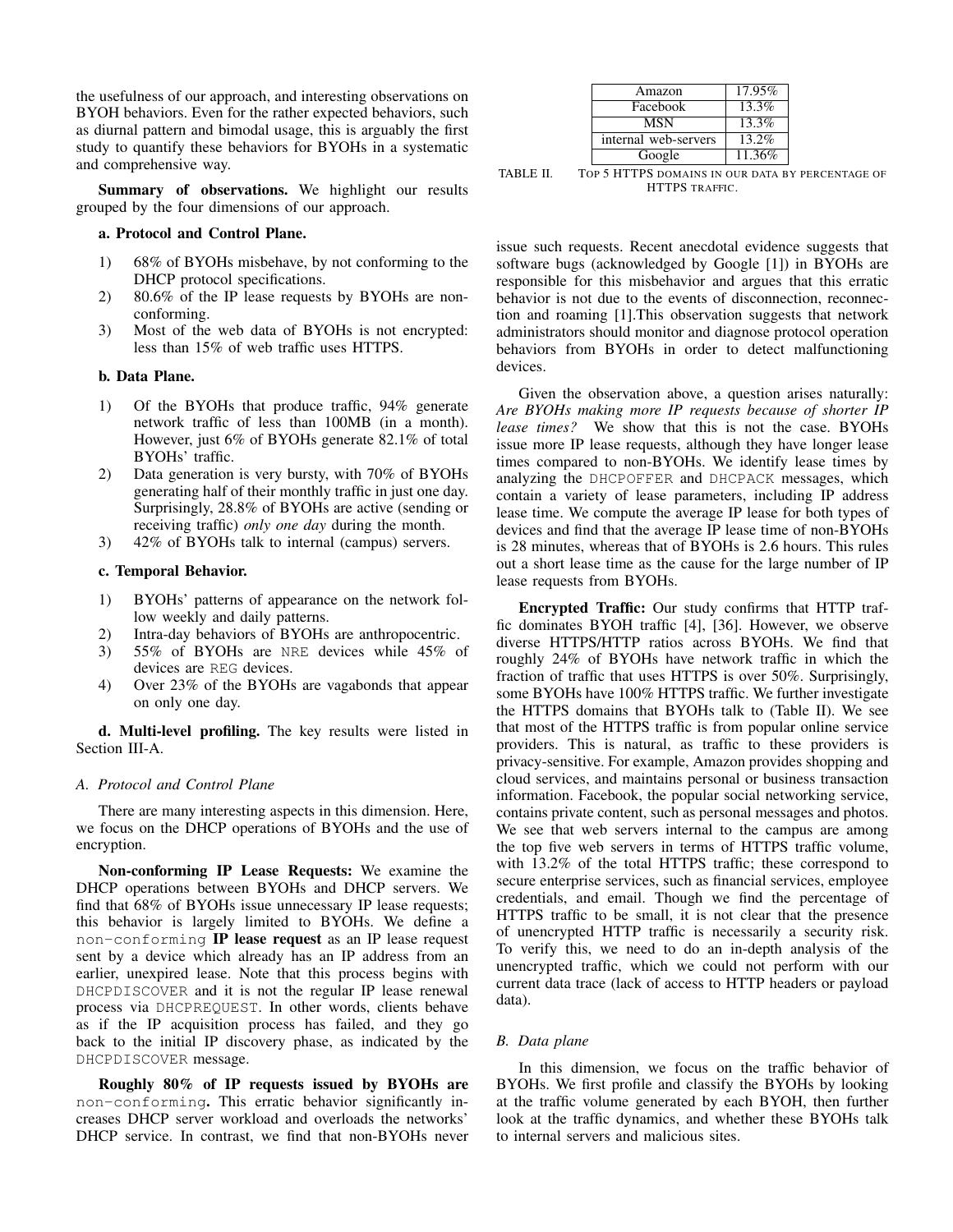

Fig. 3. Distribution of traffic volume per BYOH.



Fig. 4. Ratio of maximum daily traffic volume over total monthly traffic for each device.

Traffic Volume: In Figure 3, we plot the distribution of traffic volume across BYOHs, over the entire month. The distribution is highly skewed as roughly 94% of BYOHs generate less than 100MB during the month. The traffic volume per BYOH varies significantly across BYOHs, e.g., traffic volume ranges from as little as 72 bytes to as large as 2.5GB. In fact, we find that 6% of BYOHs generate 82.1% of the total traffic from BYOHs. This strongly indicates that a small fraction of BYOHs consumed most of the network bandwidth, hence classifying such groups of users and prioritizing network resources accordingly are desirable.

Traffic Dynamics: A natural question to ask is whether the traffic behavior is consistent day to day. We find that it is not. In Figure 4, we plot the CDF of the ratio between the maximum daily traffic over the total volume of the BYOH for the month. If the traffic was equally distributed among the days of the month, then the maximum daily traffic over the total monthly volume would be around 3.33% (100% divided by 30 days), hence the CDF would rise abruptly around the 3.33 point on the  $x$ -axis. Instead, we see that more than 70% of BYOHs consume half of their total monthly traffic in a single day  $(x = 50, y = 0.3)$ . Surprisingly, 28.8% of BYOHs are active (sending or receiving traffic) only one day in the entire month. The above observations are helpful guidelines for managing and provisioning the network. At a high level, the observations suggest that traffic volumes: (a)



Fig. 5. Active BYOHs at each hour.

| Number of time regions | Devices appearing $(\% )$ |
|------------------------|---------------------------|
|                        | -39.4                     |
|                        | 42.27                     |
|                        | 17.69                     |
|                        |                           |

TABLE III. TIME REGIONS VS. PERCENTAGE OF DEVICES.

vary across devices significantly, and (b) are very bursty in time. An effective management policy will need to consider these factors.

Talking to internal servers and malicious sites. We found that 42% of BYOHs talk to internal servers (i.e., servers within the campus network) and 58% talk only to outside servers. We also examine the traffic sources to see if any BYOHs are connecting to blacklisted websites and IPs—we found no such devices. Overall, understanding the typical behavior of users could provide profiles and patterns that could help identify outliers and surprising behaviors.

#### *C. Temporal behavior*

We now study the temporal behavior of BYOHs.

Weekly and Daily Patterns: Our study indicates that BYOHs' patterns of appearance on the network follow weekly and daily patterns. Our daily observations along the entire month indicate that the number of BYOHs exhibits weekly periodicity: the number of devices increases on Monday, reaches its peak point on Tuesday and Thursday, and then decreases from Friday to Sunday. By considering these weekly and daily patterns, network operators have an opportunity to provision and use network resources more efficiently.

Intra-Day Behavior: To manage traffic on a per-hour basis, we need to understand the intra-day behavior of BYOHs. In Figure 5, we plot the number of active devices at each hour of the day. We observe that the number of active BYOHs (sending or receiving traffic) is low before 6 a.m. After 6 a.m., the number of active BYOHs increases and reaches a peak point during 11 a.m.–1 p.m. After 1 p.m., the number of active BYOHs decreases steadily until 11 p.m.

We further examine for how long devices are present during a day to enable a more "anthropocentric" analysis. Based on this observed behavior, which was consistent with other days,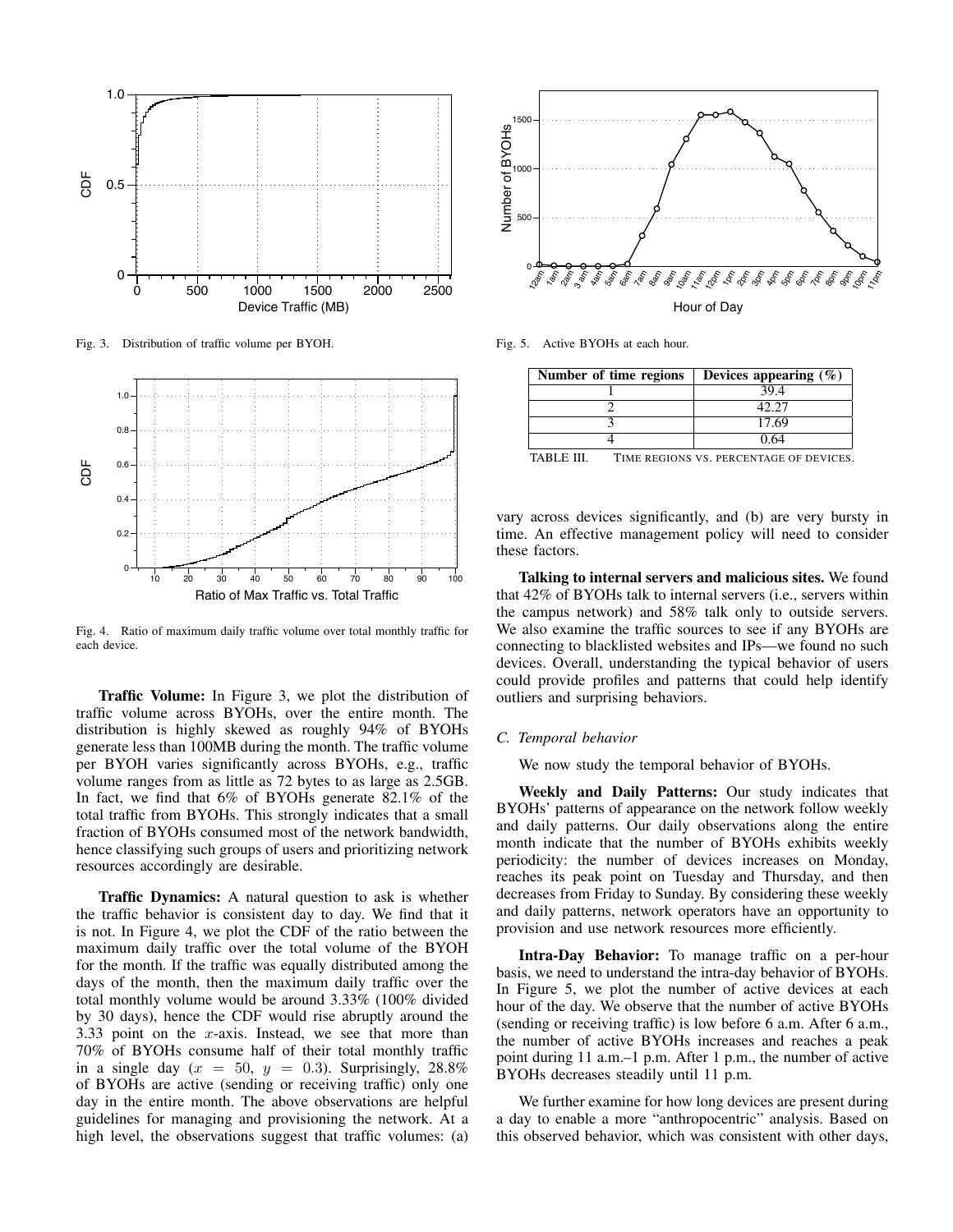

Fig. 6. Distribution of *days of appearance*.

| Group                      | Avg. $# IP$ requests |
|----------------------------|----------------------|
| Non-zero Traffic BYOHs     | 66 8                 |
| REG Non-zero Traffic BYOHs | 95.7                 |
| NRE Non-zero Traffic BYOHs | 21.7                 |
| Zero Traffic BYOHs         | 34.3                 |
| REG Zero Traffic BYOHs     | 84.1                 |
| NRE Zero Traffic BYOHs     | 166                  |

TABLE IV. AVERAGE IP REQUESTS PER BYOH FOR EACH GROUP.

we define four distinct *time regions* during a day: Night (12 a.m.–6 a.m.), Morning (6 a.m.–12 p.m.), Afternoon (12 p.m.–6 p.m.), and Evening (6 p.m.–12 a.m.). In Table III, we show how many time regions devices appear in. We can see that most devices appear in 1 or 2 time regions, with 3 time regions being rare and 4 time regions uncommon. We further find that among the 1-time-region devices, Afternoon is the most popular. Among all devices that appear on two time regions, most devices appear during Morning and Afternoon, as expected. Note that while this behavior is unsurprising, we are the first to *quantify* these aspects.

Regularity of appearance: For every BYOH, we determine whether it appears regularly on campus. A human-centric way to define frequency is by counting how many distinct weeks the BYOH has appeared on the network—the intuition is that regular employees appear every week. This social behavior could allow us to estimate which group of devices are used by regular employees, and which group of devices are used by visitors, part-time contractors, and vagabonds. Recall that we classify BYOHs into REG and NRE, as discussed earlier in Section III. We apply this classification to both BYOHs with zero and non-zero traffic, and identify 2,896 REG BYOHs and 3,586 NRE BYOHs.

Vagabonds: In Figure 6, we see that over 23% of the BYOHs are vagabonds that appear only one day. Furthermore, 32% of mobile zombies (Zero-traffic BYOHs, see definition in Section IV-D), i.e., more than 1,000 BYOHs, belong to this group. Identifying this group could prompt several actions at the operational level. First, we could manage them separately, as they may not be employees. Second, we may want to give them short IP leases, until they prove that they actually need them for sending data.



Fig. 7. Number of BYOHs per calendar day.



Fig. 8. Number of IP leases vs. lease time.

### *D. Multi-level profiling and H-M-L model*

We find that nearly half of the BYOHs are mobile zombies. The mobile zombie behavior can have significant implications for management purposes. First and foremost, this behavior is potentially problematic as IP addresses are often a limited resource. As a result, there is a need to allocate IPs in a more efficient way, for example, by not allocating IPs to known zombie devices. Second, it is a useful observation in estimating the required bandwidth for a group of BYOHs and defining user profiles. We highlight how our profiling method helps us identify interesting groups of BYOHs.

Days of appearance of both Zero Traffic and Nonzero Traffic BYOHs: We present the distribution of devices by number of days of appearance in Figure 6. We can see that most of the zero traffic BYOHs appear on few days, typically one or two. Furthermore, in Figure 7, we plot the number of non-zero and zero traffic BYOHs that appear on each calendar day. We observe that both non-zero traffic and zero traffic BYOHs have similar distributions in terms of days of appearance within a month, although there are fewer zero traffic BYOHs.

Intrigued, we investigated further and found that zerotraffic BYOHs that appear on only one day have a similar distribution across different weeks during the month. In other words, there is a fairly consistent presence of vagabond devices on a daily basis. In Table IV, we show the average number of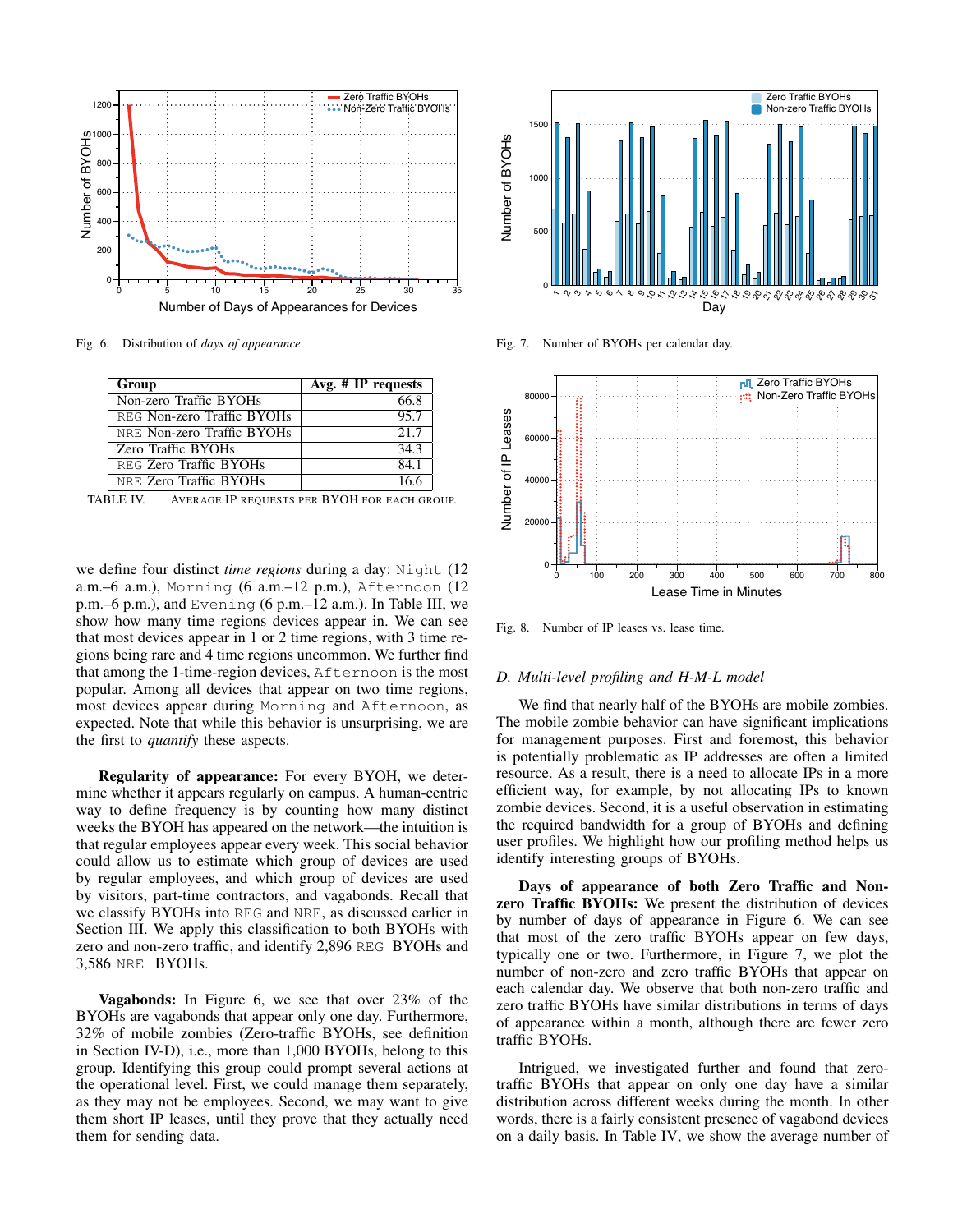

Fig. 9. Number of days that each REG and NRE BYOH appears.



Fig. 10. Number of zero-traffic days in REG and NRE non-zero traffic BYOHs.

IP requests for each group (for the month of May). Non-zero traffic BYOHs have a higher intensity of IP requests than zero traffic BYOHs, as expected. In fact, non-zero traffic BYOHs place, on average, twice as many IP requests as zero traffic BYOHs. Such an observation can help administrators estimate the number of DHCP requests, which indicates a potential use of our device-centric profiling techniques.

Given this difference, we investigated whether there is a correlation between traffic volume and IP lease time. In Figure 8, we show the distribution of IP lease times for non-zero traffic and zero traffic BYOHs. The durations of IP lease time between zero traffic and non-zero traffic BYOHs are similar, which shows that a single IP allocation strategy is being used across all devices. This is an inefficient use of scarce IP resources, and a differential group-based IP allocation is necessary.

Regularity of Non-zero Traffic BYOHs: We now proceed to further profile non-zero traffic BYOHs in more detail, in a way that will help us define the thresholds for our H-M-L model. We focus this analysis on non-zero BYOHs to understand how device traffic, and to an extent user behavior, changes from day to day.

In Figure 9, we present the number of days of appearance for REG and NRE BYOHs. As expected, REG BYOHs appear more frequently than NRE BYOHs and most of the



Fig. 11. Coefficient of variance of normalized traffic between REG and NRE BYOHs.

| Days of                                                                                                                                                                                                                                                                                                                                                                                                                   |           |               |              |
|---------------------------------------------------------------------------------------------------------------------------------------------------------------------------------------------------------------------------------------------------------------------------------------------------------------------------------------------------------------------------------------------------------------------------|-----------|---------------|--------------|
| appearance                                                                                                                                                                                                                                                                                                                                                                                                                | (0,8)     | (8,20)        | $[20, +)$    |
| Daily average                                                                                                                                                                                                                                                                                                                                                                                                             |           |               |              |
| traffic $(MB)$                                                                                                                                                                                                                                                                                                                                                                                                            | [0, 1.13) | [1.13, 10.01) | $[10.01, +)$ |
| T <sub>1</sub> T T T T<br>$\alpha$ - $\alpha$ . $\alpha$ - $\alpha$ - $\alpha$ - $\alpha$ - $\alpha$ - $\alpha$ - $\alpha$ - $\alpha$ - $\alpha$ - $\alpha$ - $\alpha$ - $\alpha$ - $\alpha$ - $\alpha$ - $\alpha$ - $\alpha$ - $\alpha$ - $\alpha$ - $\alpha$ - $\alpha$ - $\alpha$ - $\alpha$ - $\alpha$ - $\alpha$ - $\alpha$ - $\alpha$ - $\alpha$ - $\alpha$ - $\alpha$ - $\alpha$<br><b>NO ALCOHOL: NO ALCOHOL:</b> |           |               |              |

TABLE V. GROUP DEFINITIONS IN THE H-M-L MODEL.

The state of the state of the state of the state of the state of the state of the state of the state of the state of the state of the state of the state of the state of the state of the state of the state of the state of see that 20 days seems to also be an important threshold in this distribution, that aligns with users appearing more than four days a week, every week, pointing to full-time campus employees. This higher frequency of appearances of REG BYOHs on campus networks results in a higher number of IP lease requests to the DHCP server. In Table IV, we can see that, in the categories of non-zero traffic BYOHs, the intensity of IP requests from REG BYOHs is significantly larger (by a factor of four) compared to that of NRE BYOHs. Table IV shows similar results when comparing REG with NRE in zero traffic BYOHs. Again, these observations can be helpful for estimating and provisioning purposes. *An* NRE *BYOH is more likely to have a zero-traffic day*, a term we use to describe a day on which a BYOH is present but with no traffic activity. In Figure 10, we see that the number of zero-traffic days in most REG BYOHs is greater than 2, largely skewed towards more days. This indicates that even non-zero traffic BYOHs do not necessarily use the network every day they appear. This is another opportunity for improving the efficiency of IP address usage, assuming the ability to identify such days. REG *BYOHs exhibit more variable daily traffic behavior.* In Figure 11, we plot the distribution of the coefficient of variance of the daily traffic volume for REG and NRE BYOHs. We see that roughly 58% of REG BYOHs have a coefficient larger than 1 ( $x = 1$ ,  $y = 0.42$ ) which indicates high variability.

In summary, there are significant differences between the behaviors of REG and NRE BYOHs. This suggests that: (a) our classification can identify groups with distinct behaviors, and (b) establishing different management policies can help optimize resource utilization.

Using the H-M-L model for a deeper investigation: Table V shows the thresholds that we identify using our H-M-L based classification of BYOHs. In Table VI, we show the distribution of non-zero traffic REG BYOHs (in percentages) for all possible groups in these two dimensions. The table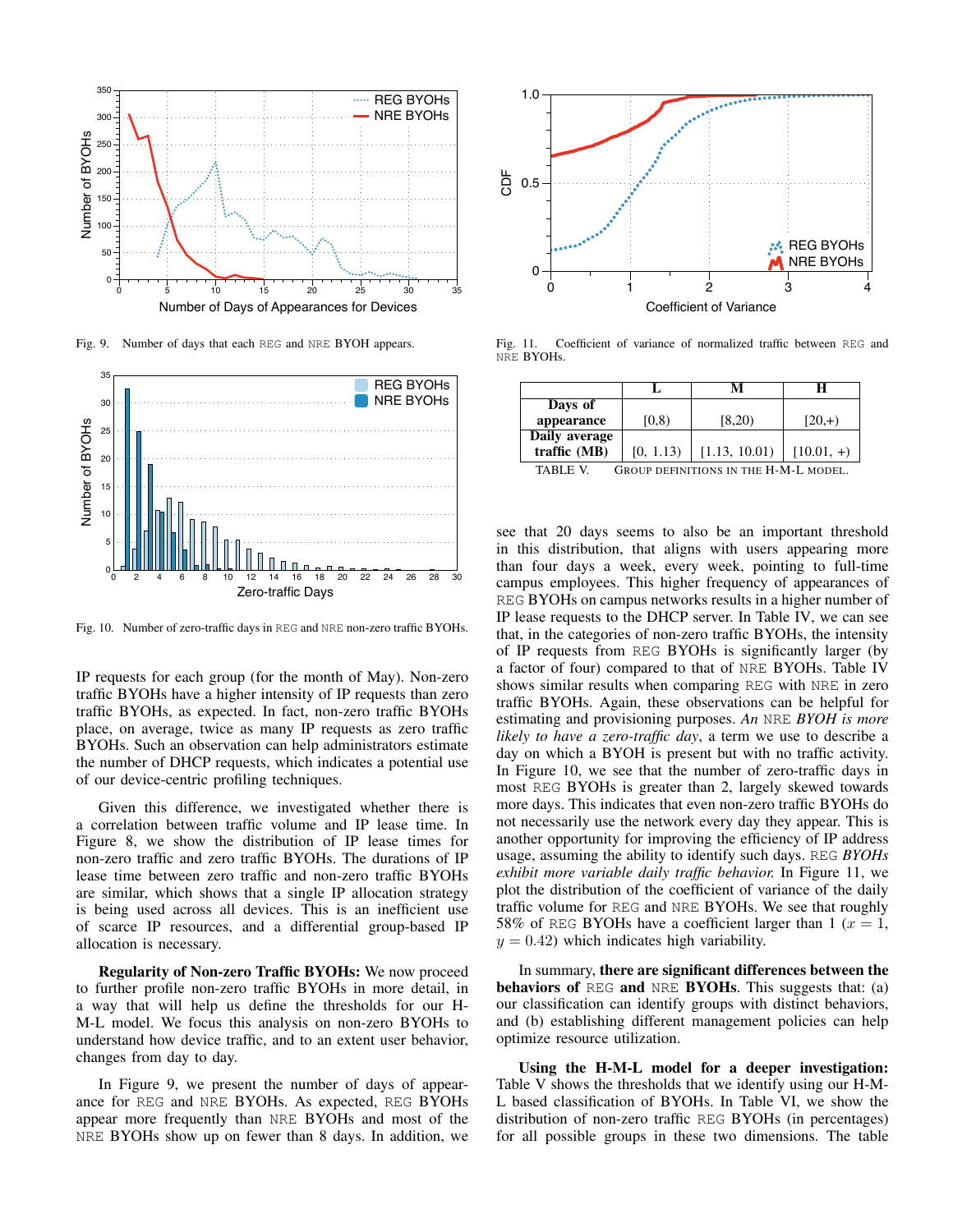| Days of    | Daily traffic |     |    |
|------------|---------------|-----|----|
| appearance |               |     | н  |
|            | 17%           | 9%  | 3% |
|            | 29%           | 22% | 8% |
| H          | 4%            | 5%  | 3% |

TABLE VI. DAYS OF APPEARANCE V. DAILY TRAFFIC INTENSITY IN REG NON-ZERO TRAFFIC BYOHS.

| <b>HL BYOHs</b>     | <b>LH BYOHs</b>               |
|---------------------|-------------------------------|
| Google (22.09%)     | Google (21.09%)               |
| Facebook $(8.18\%)$ | Amazon $(16.03\%)$            |
| Amazon $(7.25\%)$   | Level <sub>3</sub> $(12.15%)$ |
| Twitter $(4.76\%)$  | LimeLight $(9.24\%)$          |
| NTT $(4.4\%)$       | Akamai (7.11%)                |

TABLE VII. TOP 5 DOMAINS FOR HL AND LH BYOHS IN THE REG GROUP (PERCENTAGE IS THE TRAFFIC FRACTION OF TOTAL TRAFFIC FROM THAT GROUP OF DEVICES).

provides a quick and intuitive snapshot of the activity. For example, we can identify a specific group of interest that we want to monitor and analyze further, or we can observe a surprising change in the size of a group. Such a change could signal a new trend in the user base. For example, an increase in the LH groups could indicate the emergence of a new highbandwidth application used by low-appearance users.

As a case-study of our model, we further analyze two of the resulting groups. We find that 3% of REG BYOHs are in group LH: low days of appearance and high daily average traffic. In addition, 4% of REG BYOHs form group HL: high days of appearance and low daily average traffic. These two groups of BYOHs have rather counter-intuitive behaviors, which we investigate next by examining the applications that these two different groups use. To do that, we resolve the IP addresses to domain names, as we do not have access to the HTTP headers. In Table VII, we present the top five domain names for LH and HL BYOHs. We observe that most of the traffic in either group is with Google. This is not surprising, as Google is one of the most frequently accessed web sites and Google applications (e.g., Google Maps, Google Voice, Gmail) are widely used by BYOHs. Similarly, Amazon's cloud services serve many popular smartphone applications (e.g., Hootsuite and Foursquare). In the HL group, we can see that a sizable fraction of traffic goes to Facebook and Twitter, which are the most popular social network applications. Facebook typically uses Akamai to serve sizable static content (e.g., video), and uses its own servers to serve dynamic content directly (e.g., wall posts). However, in the LH group, a lot of traffic goes to content delivery networks (CDNs), such as Limelight and Akamai, that deliver large volume traffic (e.g., video). These domain differences between LH and HL groups could explain why LH devices generate a lot of traffic, while HL devices do not. At the same time, it also provides an indication of the interests of end-users in that group.

# V. RELATED WORK

No prior efforts have focused on comprehensively understanding the behavior of *individual* BYOH on multiple dimensions, with a view of BYOH management on campus networks.

Campus network studies. Prior research on DHCP has focused on studying and optimizing DHCP performance [27], [35]; these are earlier studies, around 2007, when smartphones and tablets were not widely used. A fingerprinting technique was proposed to classify devices by type and to manage IP lease time according to device type [17]. Here, we use a DHCP point of view to capture the operational properties of BYOHs in the protocol and control plane. Very few prior efforts focus on BYOH management over campus WiFi networks, which is our main focus here, and those efforts had largely different goals, from the characterization of traffic [9], [33], network performance [2] to mobility [26]. However, smartphones were only widely adopted recently. Later, Afanasyev et al. [25] indicated that the number of smartphone users significantly increased in WiFi networks. Deshpande et al. [30] compared the performance between 3G and WiFi networks and found that significant benefits could be obtained through the hybrid network design. Gember et al. [4] have studied the userperceived performance differences between handheld devices and non-handheld devices(e.g., laptops) in campus networks. They found that smartphones tend to have smaller flow size and smaller range of flow durations. Chen et al. [36] have studied the network performance of smartphones in campus networks, focusing on delay and congestion. In contrast, we focus on BYOH management from the point of view of the network administrator and focus on *individual* BYOH behavior, behavior-based profiles, which are not addressed in the aforementioned studies.

General smartphone studies. In the broader area of smartphone studies, several studies focus on general modeling of wireless and smartphone traffic characterization focusing on public WiFi, 3G cellular networks, or residential networks. These studies do not look at the BYOH management problem from the point of view of a network administrator. Falaki et. al. [15] have analyzed network traffic from 43 smartphones and focused on TCP transfer performance, network congestion, and delay issues. The same group [16] also analyzes the diversity of smartphone usage, e.g., user interactions with devices and smartphone application usage patterns, in an effort to improve network and energy usage. Maier et al. [12] have analyzed smartphone traffic from the home, by analyzing DSL line traces. Huang et al. [22] have studied smartphones on 3G networks, and focused on application performance issues. Shafiq et al. [28] have studied the traffic of smartphones as aggregated over backbone Internet links. Livelab [7] is a measurement tool implemented on iPhones to measure iPhone usage and different aspects of wireless network performance. Sommers et al. [23] compare the performance of cellular and WiFi in metropolitan areas. Gember et al. [3] developed guidelines to accurately assess smartphone performance from the perspective of in-context. PROTEUS was developed to passively collect network information and forecast future network performance [31]. Qian et al. [11] investigated Redundancy Elimination techniques to achieve the reduction of smartphone traffic. Huang et al. [21] studied the impact of protocol and application behaviors on the network performance based on a large-scale LTE measurement. Nikravesh et al. [5] observed significant performance differences of mobile devices across different carriers, different access technologies, different geographic regions and over time. Erman et al. [20] investigated the impact of large events, e.g., Super Bowl, on the resource